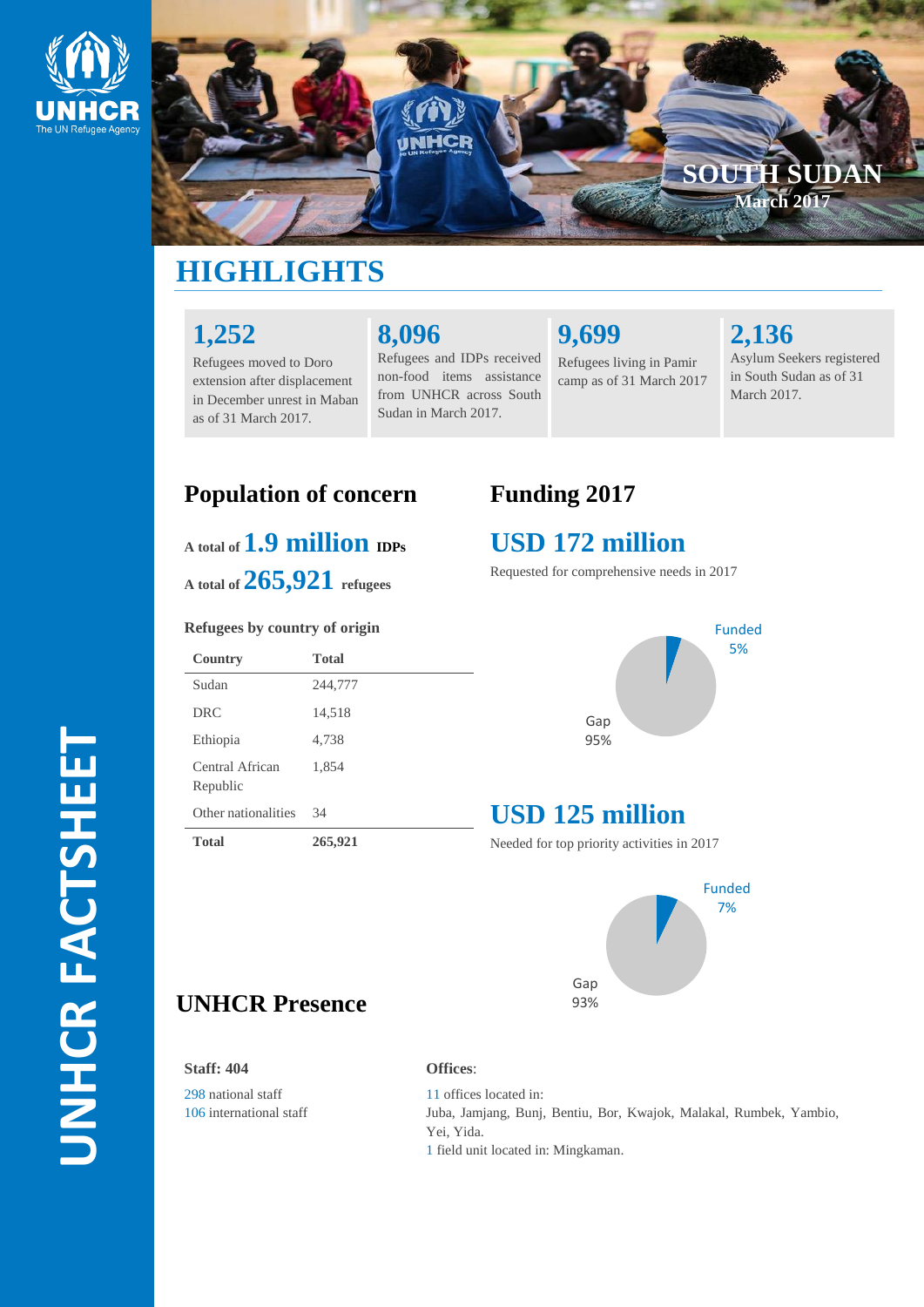# **WORKING WITH PARTNERS**

- UNHCR works closely with the Government of South Sudan to deliver assistance and protection services to refugees and internally displaced persons (IDPs).
- In the **refugee response**, the main government counterparts are the Ministry of Interior and Wildlife Conservation, and the Commission for Refugee Affairs (CRA). Implementing partners in 2017 are the following: Action Africa Help International (AAHI), Africa Humanitarian Action (AHA), ACROSS, ACTED, CARE International, Danish Refugee Council (DRC), Humanitarian Development Consortium (HDC), International Medical Corps (IMC), International Rescue Committee (IRC), Lutheran World Federation (LWF), Relief International (IR), Samaritan's Pursue (SP), Save the Children International (SCI), UMCOR (United Methodist Committee on Relief), UNV and World Vision International (WVI).
- In the **IDP response**, the main government counterpart is the Relief and Rehabilitation Commission Committee (RRC). Implementing partners in 2017 are: ADRA, UMCOR, Danish Refugee Council, Handicap International, Humanitarian Development Consortium, INTERSOS, International Rescue Committee, Nile Hope, UNV, Women Aid Vision and Women Development Group. Within the IDP response cluster system, UNHCR in South Sudan is Lead of the Protection Cluster (with NRC co-leading), Co-Lead of the CCCM Cluster along with IOM and ACTED, and undertakes enhanced participation in the IOM-led Shelter/NFI Cluster.
- On **prevention of statelessness,** UNHCR's main counterpart is the Directorate of Nationality, Passports and Immigration (DNPI).
- UNHCR maintains an **operational partnership** with CAFOD, Caritas, CMMB, Food Agriculture Organization (FAO), ICRC, Jesuit Refugee Service (JSR), Médecins Sans Frontières (France, Belgium), Medair, Mentor Initiative, OXFAM, UNAIDS, UNOCHA, UN-Habitat, UNDP, UNFPA, UNICEF, UNIDO, UNMAS, UNMISS, World Food Programme (WFP), World Health Organization (WHO), Women for Women International and UN Women.

# **MAIN ACTIVITIES – REFUGEE PROGRAMME**

### **Protection**

- As of 31 March, 2017, the refugee population in South Sudan stood at 265,921 individuals, consisting of 64,731 households spread in 21 different locations across South Sudan. In March, South Sudan received 1,117 new arrivals mainly from Sudan's South Kordofan, and registered 1,130 new born babies. 52% of the refugees are female: with women and children representing 82% of the total population. The Sudanese refugee population remains the largest at 244,777 individuals (92%) followed by DRC Congo 14,518 individuals (5%), Ethiopia 4,738 individuals (2%) and Central African Republic 1,854 (1%). The majority (90%) of these refugees are hosted in South Sudan's Upper Nile and Unity regions. Furthermore, South Sudan hosted 2,136 asylum seekers and an estimated 1.9 million IDPs.
- Across South Sudan, UNHCR and its partners in collaboration with refugees, host community and IDPs celebrated International Women's Day (IWD) on 8 March. The annual event was marked under the UNHCR theme: "UNHCR Supports Women's Right to Decent Work" and the global theme: "Women in a Changing World of Work: Planet 50-50 by 2030." UNHCR and partners organized a series of events including drama, processions, songs and speeches that raised awareness on the importance of education for women and girls, ending violence against women and girls, peaceful co-existence, and gender equality.

#### **Unity**

- In March, UNHCR relocated 1,480 refugees to Pamir camp including 693 new arrivals and 787 refugees previously settled in Yida. Cumulatively, Pamir is hosting 9,699 refugees since opening in September 2016. Upon arrival, refugees received core relief items and residential plots.
- In March, UNHCR relocated 901 individuals to Ajuong Thok camp including 440 new arrivals and 461 refugees previously settled in Yida on family reunification grounds. Most of these refugees are members of nuclear families, while others were considered on foster caring grounds.
- In Ajuong Thok refugee camp, UNHCR organized a one-day meeting for the Child Protection (CP) Sexual and Gender Based Violence (SGBV) working group partners. The meeting focused on strengthening SGBV awareness raising, Child Protection, and Education mechanisms as a way of mainstreaming these thematic areas in the refugee program. The meeting concluded with key action points on the way forward for child protection and SGBV related interventions for our persons of concern.
- To promote refugee access to justice, UNHCR in collaboration with the Commission for Refugee Affairs (CRA) organized a training on Human Rights, SGBV basic principles and civil proceedings for 16 participants (12 M, 4F) from the Conflict Resolution Committee (CRC) of Pamir and Ajuong Thok Refugee camps as well as the police. Out of the 16 participants, four were from the police service. The female participants were all members of the CRC. The training provided a forum for discussions between the police and the CRC on the best mechanisms for coordinating activities to improve the access to justice in an environment that is challenged with the lack of access to formal justice.
- In Pamir refugee camp, UNHCR commenced the issuance of refugee identity cards for 123 refugees in late March. The exercise will continue to cover all refugees over the age of sixteen in Pamir camp.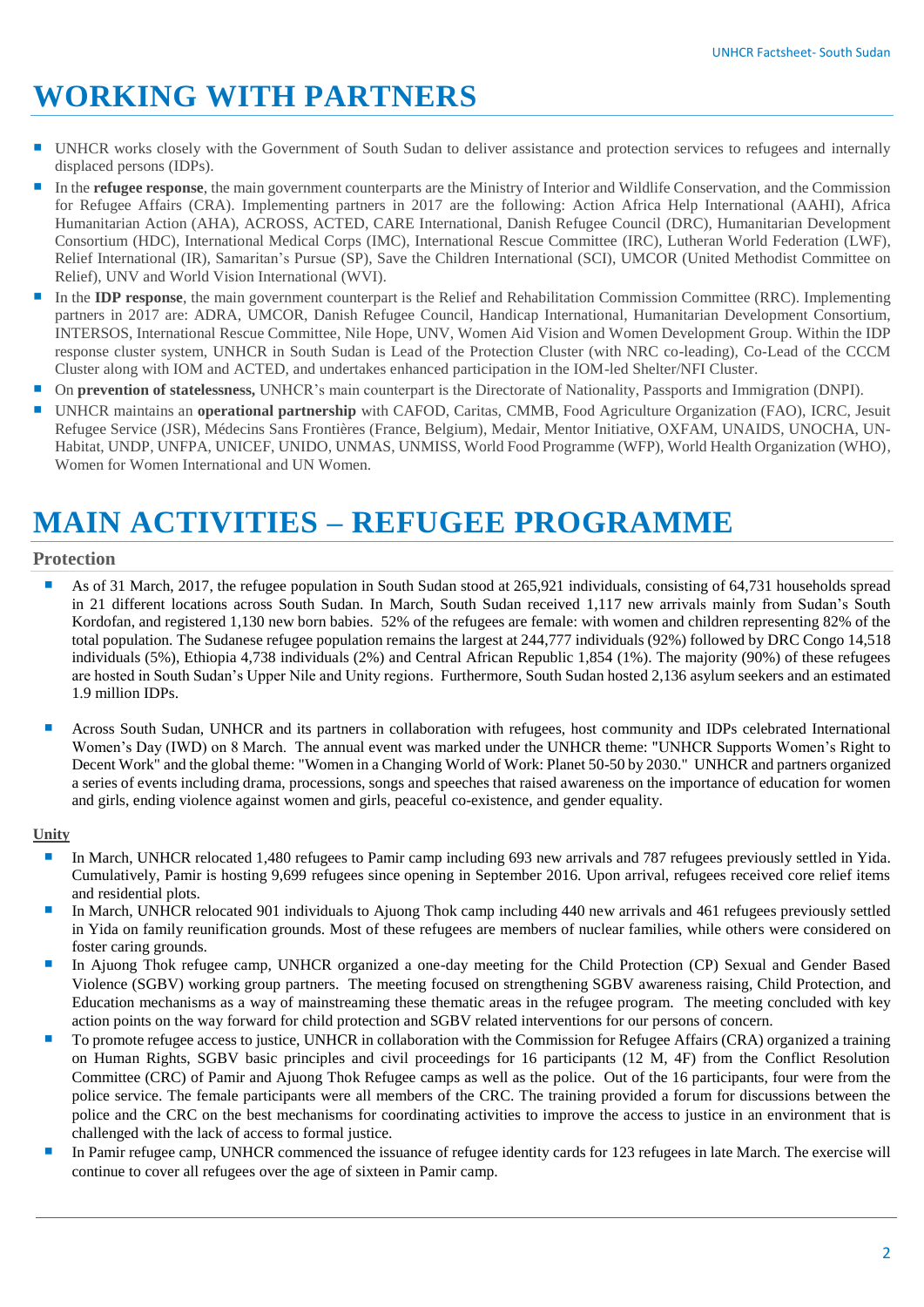#### **Upper Nile**

- In Doro refugee camp, UNHCR and its partners in coordination with the CRA relocated 1,252 individuals (243 households) of a total 8,000 refugees affected by the December 2016 conflict between refugees and host communities to the new extension site. Each household is provided a standard plot of 15 x 20 meters size, which is adequate for both backyard gardening and shelter and sanitation needs of households.
- In Maban, UNHCR and partner the Danish Refugee Council (DRC) organized a one-day training on access to justice and the rule of law targeting community leaders from Bunj and Doro, focusing on ways to improve access to justice for all, regardless of social background or wealth. The training addressed challenges such as difficulties to access justice because of court closures and increased court fees. The training's topics included: types of courts, roles of UNHCR and CRA, Local Government Act, Human Rights, Child Rights, and Women's Rights.
- **Maban, UNHCR, The United Nations Mission in South Sudan (UNMISS) Civil Affairs Department and partner Humanitarian** Development Consortium (HDC) co-facilitated a two-day training to 52 participants on conflict management, prevention, peaceful resolution, reconciliation and sustainable peace. The second training, with the theme "supporting traditional institutions and mechanism in conflict management" targeted Peace Committees and members of the traditional courts. Participants were drawn from traditional courts and peace committee from the host and refugees populations. Participants agreed that they would assist in disseminating peaceful coexistence commitments.

#### **Central Equatoria**

- In Juba, UNHCR issued 160 documents consisting of 113 Asylum Seekers Certificates, 25 ID cards and 22 Proof of Registration documents to asylum seekers and refugees in Juba. Furthermore, UNHCR renewed 41 ID cards in Gorom refugee settlement.
- In Juba, UNHCR enrolled 122 persons into the Biometrics Identity Management System (BIMS) during the reporting period as part of the continuous registration activities. BIMS is a multi-modular biometric system that allows the capture of 10 fingers and two iris scans, in addition to the picture, providing support to the operation in preserving and protection of identities thus strengthening the provision of protection services such as assistance to refugees and other persons of concern to UNHCR.
- In Gorom refugee settlement, from 30 to 31 March, UNHCR facilitated a two-day information session to 14 members of the community protection team. The training focused on Sexual Gender-Based Violence (SGBV) and child protection including life skills which are critical for the identification and referral of SGBV and child protection cases in the camp.

#### **Education**

#### **Upper Nile**

- In Yusuf Batil and Gendressa refugee camps, UNHCR and its partner Lutheran World Federation (LWF) distributed 1,816 textbooks to the Accelerated Learning Programmes (ALP) and primary schools.
- In Maban, UNHCR and its education partners Save the Children International (SCI), Lutheran World Federation (LWF), and Jesuit Refugee Sevice (JRS) in coordination with the County Education Office facilitated the South Sudan Secondary School Certificate Examinations for 306 candidates, which commenced on 6 March 2017. About 75% of candidates are refugee students attending Bunj Secondary school together with the host community students.
- In Kaya, Yusuf Batil and Gendrassa camps, UNHCR and its partner LWF distributed 125 cartons of exercise books to pupils in all primary schools, while in Gendressa UNHCR distributed underwear to adolescent girls, and 1,192 uniforms were distributed to pupils.

#### **Unity**

 UNHCR partner LWF delivered 70 desks to Kings of Nuba primary school in Pamir, 50 desks to Napata and 80 to Merowe primary schools to mitigate the shortage of desks. Meanwhile, LWF is in the process of recruiting more teachers for Kings of Nuba primary schools to reduce the pupil teacher ratio, which is currently very high at more than 1:110.

#### **Western Equatoria**

 In Makpandu refugee settlement, UNHCR distributed 14 solar lanterns to 14 candidates who are preparing to sit for the South Sudan Secondary School Certificate.

#### **Food Security and Nutrition**

#### **Western Equatoria**

 In Makpandu refugee settlement, UNHCR partner World Vision International (WVI) on behalf of World Food Programme (WFP) conducted General Food Distributions (GFD) to all refugees for the month of March. The 70% food basket consisted of sorghum, pulses and cooking oil. Other food items will be available in the April during the GFDl.

#### **Upper Nile**

In Maban camps, WFP conducted GFD for March. The 70% food basket consisted of pulses and cooking oil.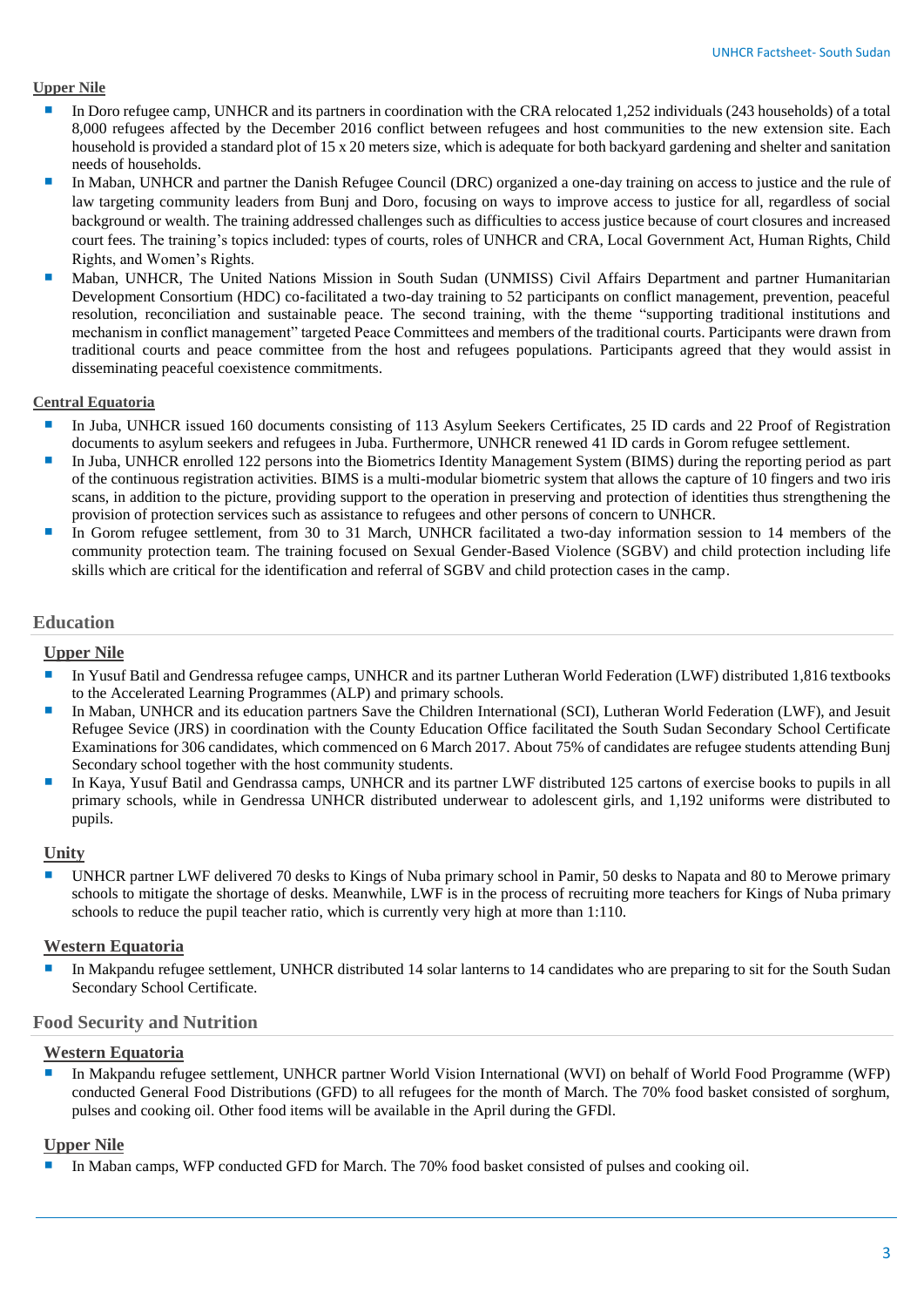In Bunj, the final nutrition survey report was released, and the Global Acute Malnutrition (GAM) prevalence 12.5 % in Doro, 12.5 % in Kaya, 9.6 % in Yusuf Batil and 7.5 % in Gendrassa. As compared to 2015, there have been minor improvements in Doro, Gendrassa and Yusuf Batil camps and a slight deterioration in Kaya camp. However, there is no camp in a critical situation, and the results showed that interventions can curb further deterioration of the situation.

#### **Water and Sanitation**

#### **Upper Nile**

- In Kaya refugee camp, UNHCR and partner ACTED completed the installation of the perimeter chain link fence of Kaya primary storage site; this provides extra protection against vandalism and theft at the facility.
- In Maban's three camps, the water supply coverage increased to the level of 21 liters per person per day, except for Kaya Camp where water coverage fluctuated during the reporting period – efforts are underway to bring the water supply to normal. Sanitation coverage stood at 12 persons per latrine in all camps.

#### **Shelter and NFI**

#### **Central Equatorial**

 In Gorom refugee settlement, UNHCR in coordination with ACROSS distributed sandals to 65 Persons with Special Needs (20 male and 45 female) following vulnerability assessments and verification conducted in early February this year.

#### **Community Empowerment and Self-Reliance**

#### **Unity**

In Ajuong Thok Refugee Camp, UNHCR extended material support in the form of Income Generating Activities (IGA) to 25 male foster parents. The focus was on male foster parents to keep balance and gender equity with the female foster parents' group that had been provided with a similar kind of support in the past.

#### **Upper Nile**

- In Maban, UNHCR and its partners conducted a peace building and conflict mitigation dialogue, an initiative to resuscitate the Joint Peace Committee (JPC) comprising the host and refugee representatives for North East Maban County and as a confidence and trust building measure for more engagement and involvement with the joint peace committee. The members of the joint peace committee recommended for peace tours and peace dialogues and capitalizing on the best practices and lessons learned in the promotion of peace amongst the host and refugee communities.
- UNHCR and its partners Relief International (RI) and ACTED verified and registered 8,167 refugees for targeted seeds distribution. These seeds will improve the household (HH) food production in 2017. 1,000 households from the host community will also benefit from the agricultural seeds distribution.
- In Kaya and Gendressa camps, UNHCR and partner ACTED mobilized and established 10 out of 20 targeted for 2017 Voluntary Savings and Loans Association (VSLA) groups. While in Doro and Yusuf Batil camps, RI established 13 groups. These groups act as platforms for improving household incomes through local savings and loaning approach to improve the culture of savings and investments.
- In Bunj, UNHCR and its partner RI disbursed in-kind grants to five tea shop entrepreneurs and seven restaurant businesses. The inkind grants for the tea shops entrepreneurs included; plastic chairs, sugar bowls, kettles, spoons, plastic jugs, metallic cups, tables, tea spices, sugar, saucepans, jerry cans and food stuff including beans, lentils and cooking oil.
- In Doro and Yusuf Batil camps, UNHCR and partner RI facilitated the establishment of seven women's gardening groups. The women's groups will receive training on vegetable production to increase access to a nutritious set of vegetables in their diets. RI also supported the formation of 11 Village Saving Loans Associations (VSLA) each comprising 20 members. The 220 VSLA members will undergo a 9-month training cycle on savings and loans concepts as well as receive entrepreneurship training. The overall aim is to ensure increased access to financial and social capital among persons of concern who participate in the association activities.
- In Doro camp, UNHCR and partner RI issued business start-up kits to 43 entrepreneurs following entrepreneurship training and business pitch competitions, where viable proposals were awarded in-kind grants to establish small businesses. Small business ideas supported include butchery and livestock trade; bakery; snack and teashop; hairdressing and vegetable production.

### **Central Equatoria**

 In Yei, UNHCR partner UMCOR through community based extension workers in Lasu, mobilized an additional 54 farmers for the first season of cultivation, bringing the total to 101 farmers mobilized since the beginning of the year. The farmers are reportedly commenced the planting of vegetable and cereal crops to bridge the food gap.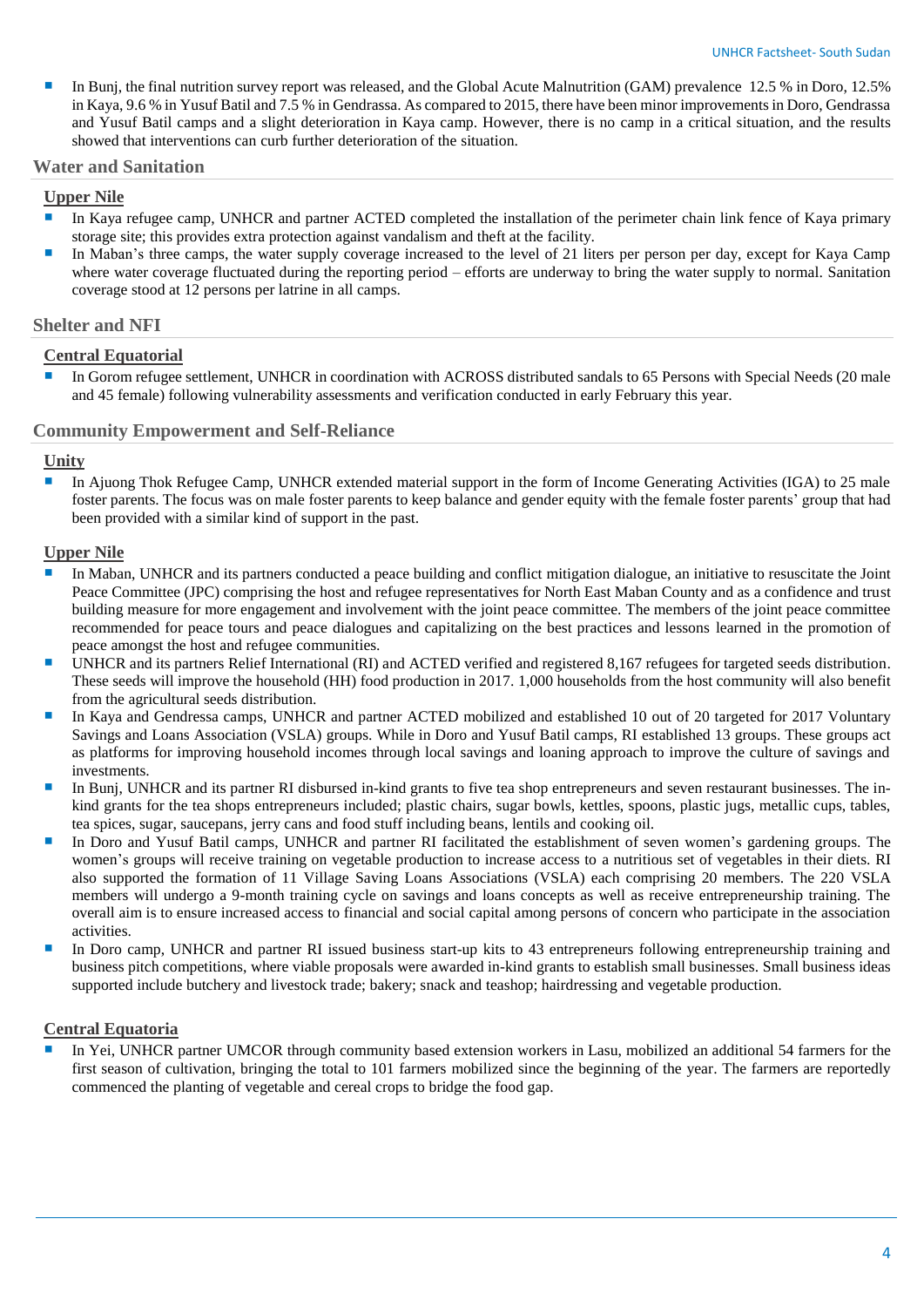#### **Achievements and Impact**

#### **Upper Nile**

 In Yusuf Batil camp, UNHCR and its partner RI supported 20 women stove producers to undertake molding of fuel efficient stoves. As a result, the women produced 160 fuel-efficient clay stoves. The fuel efficient stoves will reduce fetching of firewood, environmental degradation and prevent Sexual Gender-Based Violence (SGBV) in the surrounding areas of the camp.

# **MAIN ACTIVITIES – IDP PROGRAMME**

#### **Protection**

#### *COORDINATION*

#### **Achievements and impact**

#### **Upper Nile**

- In Maban, UNHCR partner Humanitarian Development Consortium (HDC) conducted protection monitoring at a village in the vicinity of Doro camp to assess the potential returns of the affected host community following the December 2016 conflict between the refugees and host community in Maban. 31 households (153 individuals) mostly women and children have returned, and their major concerns are food and shelters. The return host community population are worried about the rainy season as they do not have shelters. UNHCR and cluster partners will work jointly address these gaps.
- In March, UNHCR partner ADRA conducted population movement tracking monitoring in different Bomas of Maker Payam, Nassir County. Based on interviews with chiefs and host community members and IDPs in different locations, 18 to 20 households comprising mostly women and children are crossing daily into Ethiopia through Pagak and Buri Abeyi. The main reasons for crossing to Ethiopia are due to the ongoing fighting and insecurity and hunger or famine and food insecurity.
- In March, UNHCR partner, the Danish Refugee Council (DRC) conducted a protection mission to Renk County to identify persons with special needs (PSNs) as a follow-up of the fact-finding mission conducted in Renk in February 2017. DRC noted few population in Wadakona, thus most of the population could have fled to Sudan. DRC identified and supported 250 PSNs in Payuer and Abayok through the house to house visits and household visit with the support of block leaders respectively.
- In March, UNHCR and partners HDC, Samaritan's Purse and government counterpart Relief and Rehabilitation Commission (RRC) conducted an inter-agency mission to assess the situation of IDPs in Rambo and gather information following the reports from the government authorities on the new arrivals of IDPs in Rambo from Nassir County and Benashawa (Maban County) living in a dire situation due to lack of food and health facilities. The assessment team found 345 households (1,343 individuals). Key findings included; IDPs are seeking safety in Rambo near the barracks as they feel safe with the presence of military; IDPs are suffering due to lack of food and lack of support; the presence of unaccompanied and separated children as well as missing children and parents was also noted. Key recommendations included immediate provision of food and NFIs support and continuous protection monitoring to monitor the population movements and dynamics.
- In March, UNHCR partner ADRA conducted a series of workshops on Sexual Gender-Based Violence (SGBV) prevention and response in Udier Banytik and Nyieng Gok Boma of Longechuk and Nasir counties to 150 community members. Also in Nasir, ADRA organized another workshop on peaceful co-existence to 30 people consisting of the local authority, religious and opinion leaders, IDPs and host community representatives.

#### **Unity**

 In Bentiu's protection of civilian (POC) site, UNHCR continued its counseling and outreach activities during the reporting period. 54 complaints of old collapsed shelters have been raised by the IDPs through UNHCR Protection Desk. The cases were referred to CONCERN Worldwide for further necessary action. Some shelters in the POC require complete rehabilitation/re-construction. The protection desk and Danish Refugee Council (DRC) identified and fast-tracked and prioritized 273 extremely vulnerable individuals who then received their food in a timely manner.

#### **Central Equatoria**

- In Yei, UNHCR partner UMCOR conducted verification exercises for 1,041 IDPs with specific needs (666 female and 375 males) at five locations. The exercise will enhance targeting of UNHCR and UMCOR's support to IDPs and support other humanitarian agencies in their targeting of support as well.
- In Yei, UNHCR conducted training for 20 SGBV frontline staff to help improve their knowledge and skills in responding to and preventing Sexual Gender-based Violence (SGBV). The participants produced an action plan based on which their agencies will roll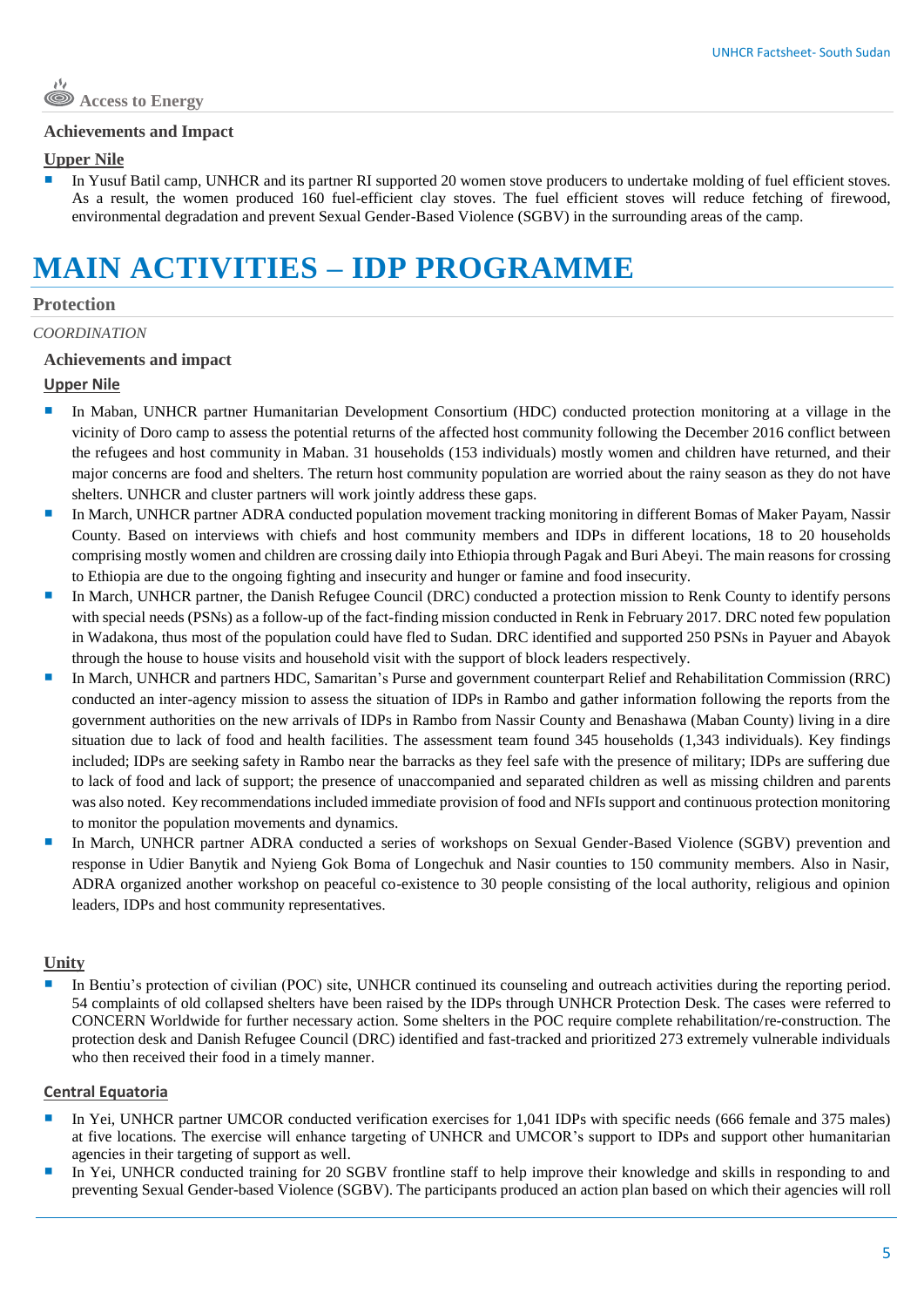out their programs and projects moving ahead. As a follow up to this, the participants were also organized to participate in the webinar on the new SGBV model: "Zero Tolerance Village Alliance Community Engagement in Action".

In Yei, UNHCR partner UMCOR conducted training for 34 (13 females and 12males) local chiefs, religious leaders and other influential individuals drawn from nine IDP sites. The training helped these individuals open their minds to the power dynamics underlying SGBV and their critical role in the prevention and response to such cases when they occur. Furthermore, the training gathered opinions of the participants to help come out with appropriate strategies and messages to prevent and respond to SGBV cases.

#### **Western Equatoria**

 In March, UNHCR undertook a protection monitoring mission to Riimenze to assess the situation of 6,617 IDPs sheltering at the Catholic Church premises. The mission's findings included priority needs and gaps such as lack of food, non-food items, education, and health facilities. UNHCR briefed humanitarian actors in Yambio to intervene to fill the gaps identified above. Displacement was caused by fighting between government forces and armed youth in surrounding villages since 3 January 2017 near Riimenze 30 kilometers from Yambio town.

#### *OPERATIONS*

#### **Achievements and impact**

#### **Central Equatoria**

#### **Achievements and impact**

- In Juba, UNHCR conducted a focus group discussion with new arrivals in POC 3. As a result, UNHCR identified persons with special needs (PSNs) among women originating from Unity (Leer), Central Equatoria (Yei), and Eastern Equatoria (Torit). The women are part of the group of 300 households that arrived at POC 3 at the beginning of March 2017. Security and malnutrition are the main trigger factors for the displacement while the main protection concerns at the POC are food insecurity, Shelter/NFIs, and health. IDPs from all three areas noted their intention to stay in the POC. UNHCR referred these cases to camp management and cluster partners for their intervention.
- In Juba, UNHCR and its partner HDC distributed kitchen sets to 656 individuals (164 households) as a supplement of NFI Cluster assistance to persons with special needs living at the Mahad IDP collective site; the distribution was conducted following the fire incident on 19 February. Cumulatively, 936 fire victims have been assisted between February and March 2017.

**Shelter and NFIs**

#### **Achievements and impact**

### **Central Equatoria**

- In Juba, UNHCR and its partner HDC distributed dignity kits to 270 IDP girls and women of reproductive age affected by the February 19 2017, fire outbreak in Mahad. This was targeted distribution to support vulnerable to minimize the negative copying mechanism. Items included sanitary napkin, women underwear, washing soap and buckets.
- In Juba, UNHCR distributed NFIs to 37 households (152 individuals) of vulnerable new arrival IDPs from Yei. They arrived in December citing insecurity as the reason displacement. Items included; sleeping mate, blanket, mosquito net, bucket, kitchen set and soap. UNHCR supported the IDPs on protection grounds in coordination with Don Bosco parish and NFI Cluster.
- In Juba, during the general food distribution in the POC, UNHCR supported with the prioritization of PSNs; 112 PSNs mainly elderly, people with disabilities and a few pregnant and lactating mothers were supported to receive their rations in time. This is in line with UNHCR continued activities of protection mainstreaming in the POC.

#### **Unity**

 In Bentiu, UNHCR provided seven solar lanterns to the International Organisation for Migration (IOM)'s clinics as part of protection mainstreaming in health for safe delivery for mothers and the postnatal care in the POC.

#### **Jonglei**

 In Mingkaman, UNHCR and its partner HDC distributed non-food items items to 84 PSNs identified during the protection monitoring mission. Items included; blankets, jerry cans, sleeping mats, mosquito nets, kitchen sets, and soap, Also, UNHCR distributed sanitary kits to 270 women of reproductive age.

#### **Lakes**

 In Yirol East, UNHCR distributed core relief items to 496 households (1,984 individual IDPs). Items included; blankets, jerry cans, sleeping mats, mosquito nets, kitchen sets, and soap. These IDPs fled from Unity's Leer, Mayendit and Panyijar counties due to conflict and famine in late February this year.